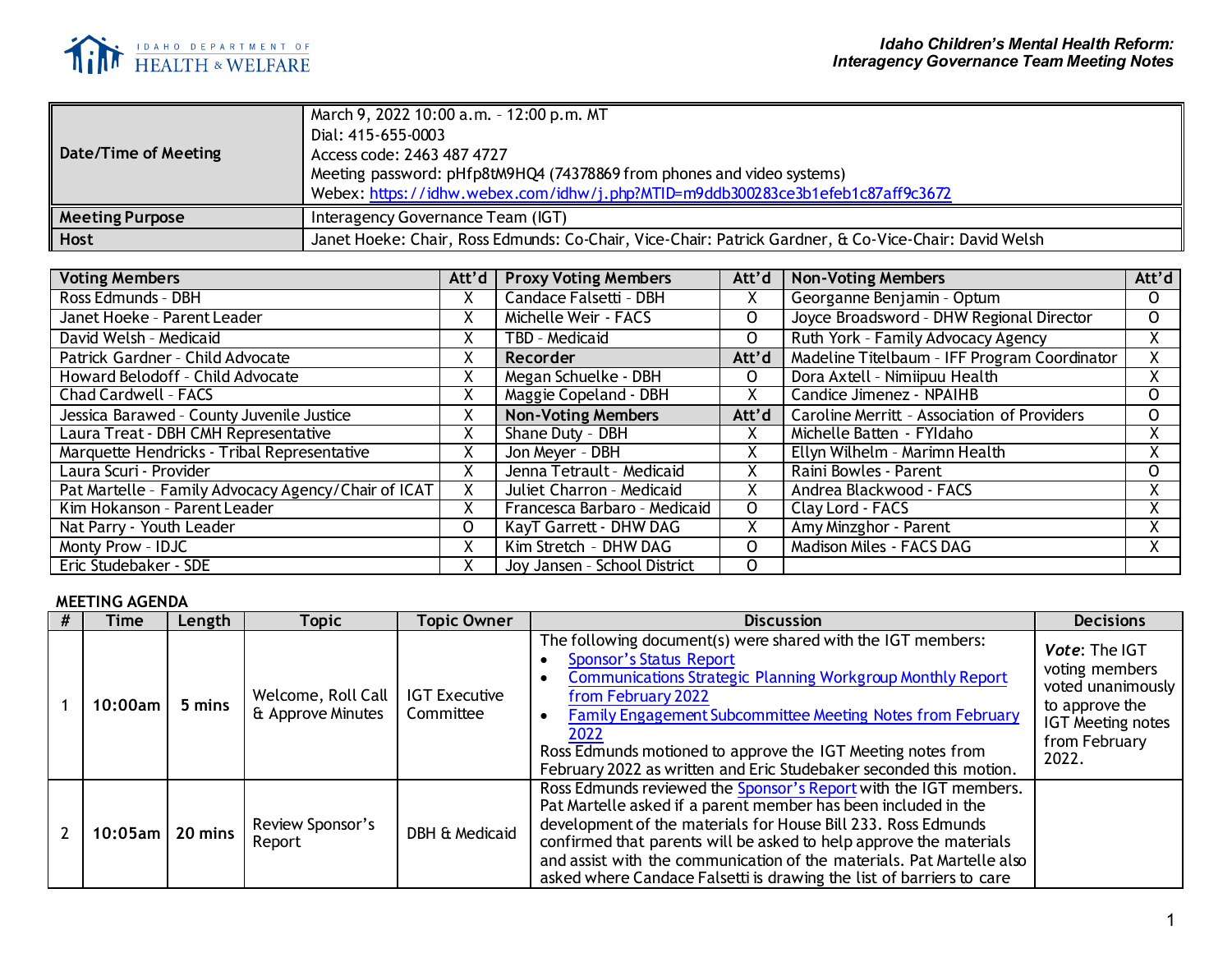

| #            | <b>Time</b> | Length  | <b>Topic</b>                                                              | <b>Topic Owner</b>                | <b>Discussion</b>                                                                                                                                                                                                                                                                                                                                                                                                                                                                                                                                                                                                                                                                                                                                                                                                                                                                                                                                                                                                                                                                                                                                                                                                | <b>Decisions</b>                                                                                                     |
|--------------|-------------|---------|---------------------------------------------------------------------------|-----------------------------------|------------------------------------------------------------------------------------------------------------------------------------------------------------------------------------------------------------------------------------------------------------------------------------------------------------------------------------------------------------------------------------------------------------------------------------------------------------------------------------------------------------------------------------------------------------------------------------------------------------------------------------------------------------------------------------------------------------------------------------------------------------------------------------------------------------------------------------------------------------------------------------------------------------------------------------------------------------------------------------------------------------------------------------------------------------------------------------------------------------------------------------------------------------------------------------------------------------------|----------------------------------------------------------------------------------------------------------------------|
|              |             |         |                                                                           |                                   | from. Candace Falsetti reported that the information is from the<br>QMIA Quarterly Reports that have been published on the YES website<br>for several years.                                                                                                                                                                                                                                                                                                                                                                                                                                                                                                                                                                                                                                                                                                                                                                                                                                                                                                                                                                                                                                                     |                                                                                                                      |
|              |             |         |                                                                           |                                   | As it relates to the creation of the Jeff D. Compliance Task Force,<br>Patrick Gardner outlined the origination and function of the IWG<br>(Implementation Workgroup), as well as the member types of the<br>IWG. He noted that the workgroup includes stakeholders from all the<br>key perspectives of the system, which is essential for an effective<br>and reliable Compliance Task Force.                                                                                                                                                                                                                                                                                                                                                                                                                                                                                                                                                                                                                                                                                                                                                                                                                   |                                                                                                                      |
|              |             |         |                                                                           |                                   | David Welsh noted the next IBHP milestone will come after the<br>response period closes at midnight on April 15. As a result, the next<br>plan milestone cannot be discussed at the next IGT meeting.                                                                                                                                                                                                                                                                                                                                                                                                                                                                                                                                                                                                                                                                                                                                                                                                                                                                                                                                                                                                            |                                                                                                                      |
| $\mathbf{3}$ | 10:25am     | 15 mins | Mental Health<br>Needs and ER Use                                         | Patrick Gardner                   | Not discussed. Topic was moved to the next IGT Meeting.<br>Patrick Gardner motioned to move this discussion to the next IGT<br>Meeting for those scheduled to present and Ross Edmunds seconded<br>this motion.                                                                                                                                                                                                                                                                                                                                                                                                                                                                                                                                                                                                                                                                                                                                                                                                                                                                                                                                                                                                  | Vote: The IGT<br>voting members<br>voted unanimously<br>to approve moving<br>this agenda topic<br>to the IGT Meeting |
|              |             |         |                                                                           |                                   |                                                                                                                                                                                                                                                                                                                                                                                                                                                                                                                                                                                                                                                                                                                                                                                                                                                                                                                                                                                                                                                                                                                                                                                                                  | in April 2022.                                                                                                       |
| 4            | 10:40am     | 30 mins | Basic Review of the<br>Implementation<br>Assurance Plan<br>(IAP) with Q&A | <b>IGT Executive</b><br>Committee | Patrick Gardner shared the IAP Presentation, which included a basic<br>review of the Implementation Assurance Plan with the objectives.<br>Pat Martelle asked where a person would go to ask questions or<br>provide feedback about the IAP. Patrick Gardner stated he assumes<br>that feedback will be processed by the Center of Excellence. The<br>normal pathways are still there as well including Medicaid, clinicians,<br>and service providers. There is a Due Process provision as well. Ross<br>Edmunds suggested the IGT may be an appropriate place for people<br>to bring questions about the IAP as well. Pat Martelle asked if the<br>IGT will sunset after the sustainability period or if there is a<br>provision written that it will go on past that. Patrick Gardner<br>explained that the IAP sunsets and the IGT continues to allow for<br>stakeholder engagement but there is no requirement that it does so.<br>Laura Scuri asked about a strategic planning process. Ross Edmunds<br>noted there is a strategic plan that began before the IAP was<br>finalized, but it needs updated. Janet Hoeke suggested that<br>individual workgroups go through the IAP requirements. Laura Scuri |                                                                                                                      |
|              |             |         |                                                                           |                                   | recommended that a meeting day be set to get the work done. David<br>Welsh added that when the YES Project Manager is onboarded in<br>April, one larger project plan will be developed. Ross Edmunds noted                                                                                                                                                                                                                                                                                                                                                                                                                                                                                                                                                                                                                                                                                                                                                                                                                                                                                                                                                                                                       | <b>DECISION: The</b><br>Department will<br>discuss how to                                                            |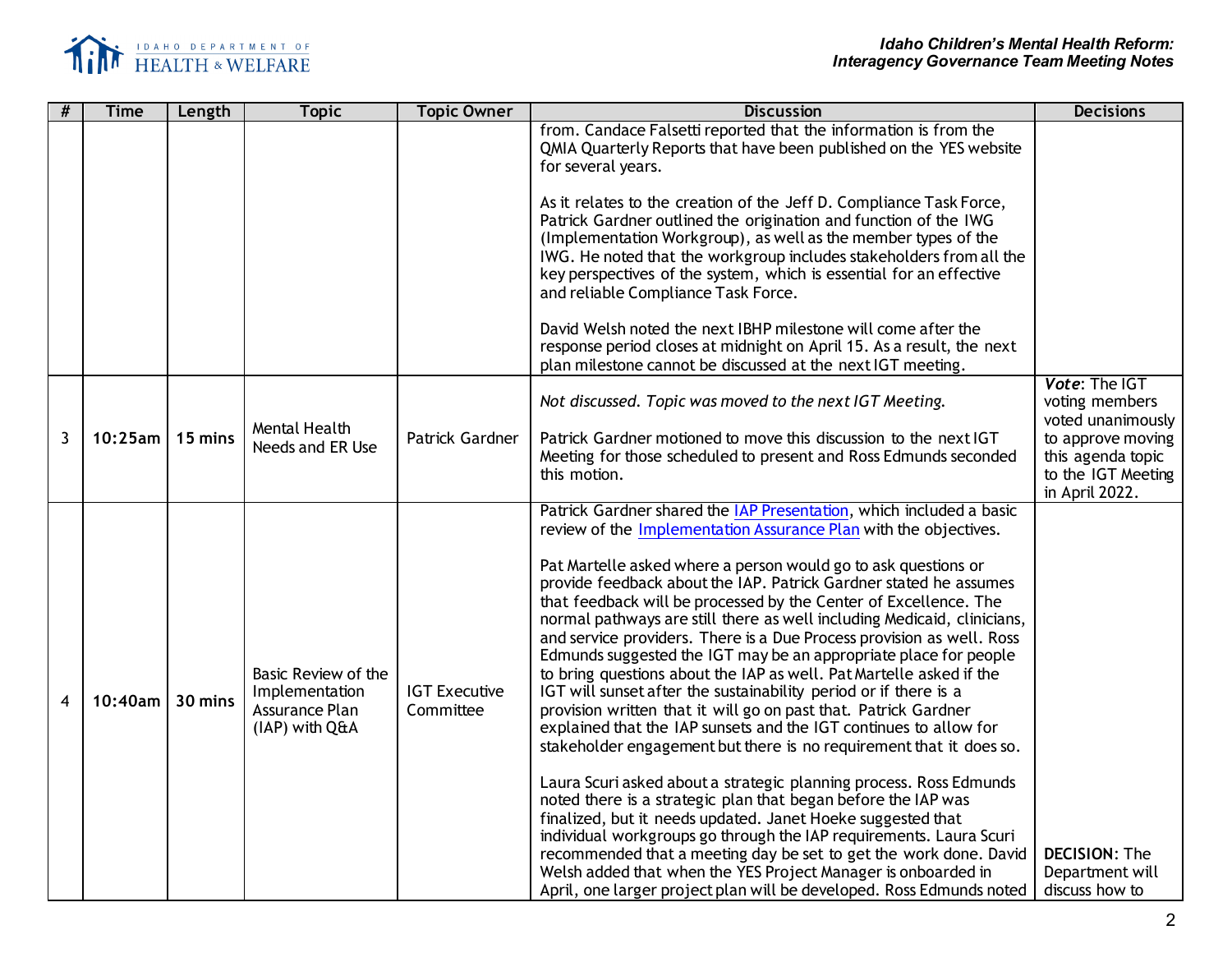

| # | <b>Time</b> | Length  | <b>Topic</b>     | <b>Topic Owner</b> | <b>Discussion</b>                                                       | <b>Decisions</b>     |
|---|-------------|---------|------------------|--------------------|-------------------------------------------------------------------------|----------------------|
|   |             |         |                  |                    | there are two parts to the upcoming work; IGT's role in the system      | best resource the    |
|   |             |         |                  |                    | as it relates to IAP and the strategic plan to implement the IAP        | IAP and the IGT at   |
|   |             |         |                  |                    | requirements.                                                           | the next Sponsor's   |
|   |             |         |                  |                    |                                                                         | meeting and bring    |
|   |             |         |                  |                    | Patrick Gardner discussed additional resources that will be needed to   | the proposal to      |
|   |             |         |                  |                    | complete the work. Given all the obligations IGT has, additional staff  | the next IGT         |
|   |             |         |                  |                    | will be needed. Pat Martell agreed that additional settlement           | meeting.             |
|   |             |         |                  |                    | committees and resources will be needed. David Welsh suggested          |                      |
|   |             |         |                  |                    | reviewing the IAP to identify work objectives, resources needed, and    | <b>ACTION: Megan</b> |
|   |             |         |                  |                    | looping in the new Project Manager in April. Janet Hoeke stated that    | Schuelke will add    |
|   |             |         |                  |                    | if we wait for the YES Project Manager and identifying work in the      | the approved         |
|   |             |         |                  |                    | IAP, we will not have enough time. Patrick Gardner stated that the      | motion to the        |
|   |             |         |                  |                    | immediate challenge is the staffing issue. If the Department has        | next IGT             |
|   |             |         |                  |                    | hired a full-time Project Manager, it would make sense for that         | Executive            |
|   |             |         |                  |                    | individual to help staff the IGT. He requested feedback from the        | Committee            |
|   |             |         |                  |                    | state on options for getting staffing and resources necessary. Patrick  | meeting and the      |
|   |             |         |                  |                    | Gardner also cautioned that we need to recognize and acknowledge        | following IGT        |
|   |             |         |                  |                    | that there already is a fair amount of staffing resources to the YES    | Meeting.             |
|   |             |         |                  |                    | program that directly or indirectly benefit the IGT including Ross      |                      |
|   |             |         |                  |                    | Edmunds, David Welsh, and Megan Schuelke. Patrick Gardner stated        | Vote: The IGT        |
|   |             |         |                  |                    | that the staffing needs to be in addition to those existing resources.  | voting members       |
|   |             |         |                  |                    | Janet Hoeke reiterate the need for a strategic plan to lay out how      | voted in favor of    |
|   |             |         |                  |                    | the IGT will move forward with the IAP. Patrick Gardner asked if the    | having the IGT       |
|   |             |         |                  |                    | membership believes that the IGT should be involved with a strategic    | Executive            |
|   |             |         |                  |                    | plan to get this done or if we should trust the leadership with getting | Committee            |
|   |             |         |                  |                    | started, setting it up, and bringing it back to the IGT. Patrick        | present an           |
|   |             |         |                  |                    | Gardner then motioned for the IGT Executive Committee to come to        | updated strategic    |
|   |             |         |                  |                    | the next IGT meeting with a concrete proposal about how to adjust       | plan proposal at     |
|   |             |         |                  |                    | the strategic plan, so it incorporates the obligations and duties of    | the next IGT         |
|   |             |         |                  |                    | the IAP. Ross Edmunds seconded this motion.                             | Meeting.             |
|   |             |         |                  |                    | Andrea Blackwood reviewed the FACS Administrative Directive             |                      |
|   |             |         |                  |                    | document with the IGT members. She noted that there are resources       |                      |
|   |             |         |                  |                    | with the Deputy Attorney General's office and with staff to help        |                      |
|   |             |         |                  |                    | make decisions on dispositions.                                         |                      |
|   |             |         |                  |                    |                                                                         |                      |
|   |             |         | Presentation on  |                    | Pat Martelle asked what happens if the Child Welfare assessor           |                      |
| 5 | 11:10am     | 20 mins | <b>FACS</b>      | Andrea             | determines a less acute condition and does not agree with the acuity    |                      |
|   |             |         | Administrative   | Blackwood          | level the hospital ER has concluded. Andrea Blackwood noted that        |                      |
|   |             |         | <b>Directive</b> |                    | the role of the social workers is to assess the safety of the child.    |                      |
|   |             |         |                  |                    | They would not do a clinical assessment to override the hospital's      |                      |
|   |             |         |                  |                    | clinical assessment. The assessment is comprehensive, including         |                      |
|   |             |         |                  |                    | family, children, and hospital clinicians to determine if the child is  |                      |
|   |             |         |                  |                    | safe in the home and to determine any additional needs.                 |                      |
|   |             |         |                  |                    |                                                                         |                      |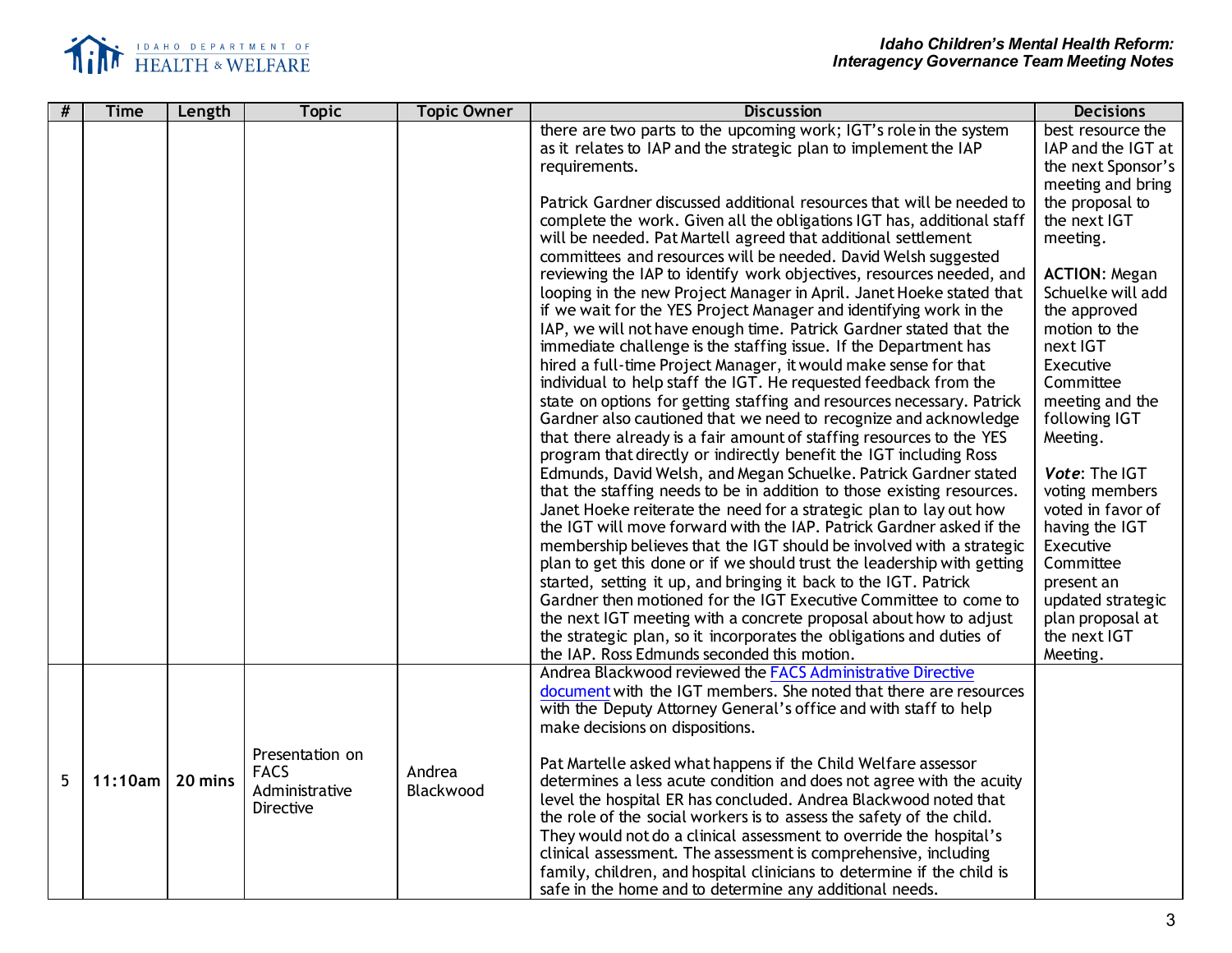

| # | <b>Time</b> | Length | <b>Topic</b> | <b>Topic Owner</b> | <b>Discussion</b>                                                                                                                                                                                                                                                                                                                                                                                                                                                                                                                                                                                                                                                                                                                                                                                                                                                                                                                                                                                                                                                                                                                                                                                                                                                                                                                                                                                                                                                                                                                                                                                                                                                                                                                                                                                                                                                                                                                                                                                                                                                                                                                                                                                                                                                                                                                                                                                                                                                                                                                                                                                                                                                                                                                                                                                                      | <b>Decisions</b>                                                                                                                                                                                                             |
|---|-------------|--------|--------------|--------------------|------------------------------------------------------------------------------------------------------------------------------------------------------------------------------------------------------------------------------------------------------------------------------------------------------------------------------------------------------------------------------------------------------------------------------------------------------------------------------------------------------------------------------------------------------------------------------------------------------------------------------------------------------------------------------------------------------------------------------------------------------------------------------------------------------------------------------------------------------------------------------------------------------------------------------------------------------------------------------------------------------------------------------------------------------------------------------------------------------------------------------------------------------------------------------------------------------------------------------------------------------------------------------------------------------------------------------------------------------------------------------------------------------------------------------------------------------------------------------------------------------------------------------------------------------------------------------------------------------------------------------------------------------------------------------------------------------------------------------------------------------------------------------------------------------------------------------------------------------------------------------------------------------------------------------------------------------------------------------------------------------------------------------------------------------------------------------------------------------------------------------------------------------------------------------------------------------------------------------------------------------------------------------------------------------------------------------------------------------------------------------------------------------------------------------------------------------------------------------------------------------------------------------------------------------------------------------------------------------------------------------------------------------------------------------------------------------------------------------------------------------------------------------------------------------------------------|------------------------------------------------------------------------------------------------------------------------------------------------------------------------------------------------------------------------------|
|   |             |        |              |                    | Howard Belodoff asked about the language "parents who refuse to<br>care for their children" and how FACS can write that parents can<br>refuse something if there are no services available for the child.<br>Howard Belodoff expressed that the FACS directive goes against<br>House Bill 233. Andrea Blackwood clarified there is a difference<br>between the family's perspective on the acuity level verses the<br>acuity level of the child from the professionals who are assessing the<br>child to determine safety. The family may not want to take the child<br>home for other reasons. Amy Minzghor stated that the hospital will<br>even say the child needs to be there, but the insurance disagrees, so<br>parents are supposed to pick up the child or pay outright. Howard<br>Belodoff noted that the FACS Administrative Directive does not<br>include the QRT process, House Bill 233, or the provider interagency<br>agreement and needs to incorporate those items. As well, it is often<br>the case that the parent is refusing to take the child home because<br>there are no services and not because they refuse to care for their<br>child. Andrea Blackwood explained that this Directive is very specific<br>to a disposition decision and must cover the nuances of the entirely<br>of what Child Welfare may see. The resources of the interagency<br>agreement and the QRT provide additional options for staff to help<br>families. Howard Belodoff stated that the Directive must include<br>some of the safeguards that are incorporated within the interagency<br>agreement so that the social workers that are looking at the<br>document can see those before making a substantiation. Howard<br>Belodoff added that July 1 is the implementation date of the<br>document. Ruth York agreed with Howard Belodoff's points and<br>stated that the wording in these documents is not family-friendly.<br>That perpetuates a negative staff mindset and she requested that<br>this wording be changed.<br>Kim Hokanson asked about the acuity level that the clinician of the<br>hospital provides to FACS before they make a substantiation. The<br>family and child may not be using the correct terms, which prevents<br>them from meeting the criteria for acute hospitalization. She asked<br>how that plays into the document Andrea Blackwood has shared.<br>Andrea Blackwood explained that the process begins with a call but<br>the role of the staff during the assessment is to also work with the<br>parents and not just the clinical hospital staff. Patrick Gardner<br>stated the way the Directive is written is in exception to House Bill<br>233. He will add his feedback to the document as well.<br>KayT Garrett asked the IGT members to read through the policy | <b>ACTION: Chad</b><br>Cardwell and<br>Andrea Blackwood<br>will bring the<br>concerns back to<br>the FACS<br>leadership. All IGT<br>members should<br>put their concerns<br>in writing and<br>send them to<br>Chad Cardwell. |
|   |             |        |              |                    | thoroughly. The second page elaborates that if a Child Protection                                                                                                                                                                                                                                                                                                                                                                                                                                                                                                                                                                                                                                                                                                                                                                                                                                                                                                                                                                                                                                                                                                                                                                                                                                                                                                                                                                                                                                                                                                                                                                                                                                                                                                                                                                                                                                                                                                                                                                                                                                                                                                                                                                                                                                                                                                                                                                                                                                                                                                                                                                                                                                                                                                                                                      |                                                                                                                                                                                                                              |